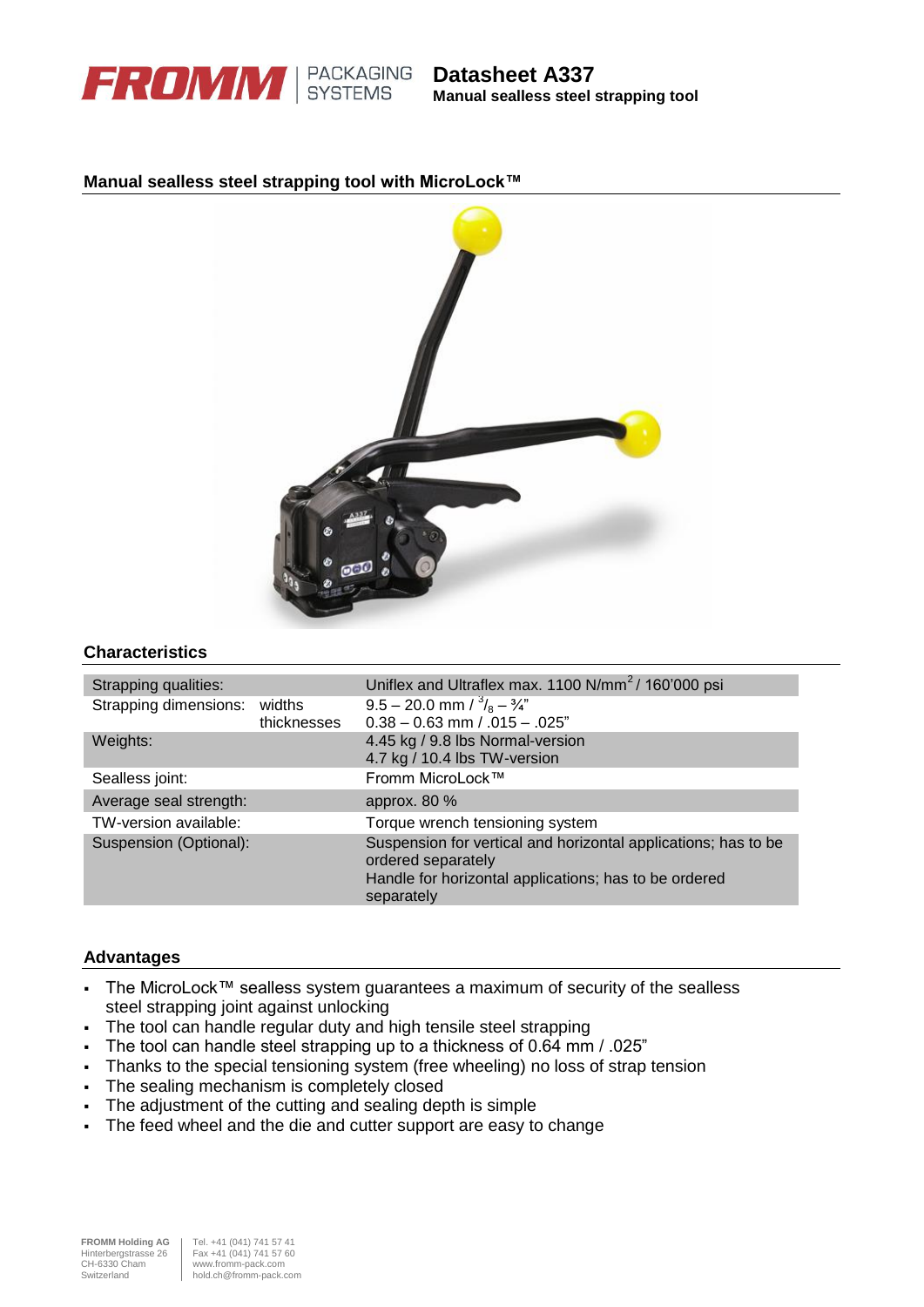

**Manual sealless steel strapping tool**

# **Chart of types model A337**

| Item No. | Model                   | Width |         | <b>Thicknesses</b> |               | Quality          |
|----------|-------------------------|-------|---------|--------------------|---------------|------------------|
|          |                         | mm    | inch    | mm                 | inch          |                  |
| 13.1850  | A337/9.5/0.38-0.50/UNI  | 9.5   | $3/8$ " | $0.38 - 0.50$      | .015 - .020   | Uniflex          |
| 13.1852  | A337/9.5/0.38-0.50/ULT  | 9.5   | $3/8$ " | $0.38 - 0.50$      | $.015 - .020$ | <b>Ultraflex</b> |
| 13.1860  | A337/10/0.38-0.50/UNI   | 10    |         | $0.38 - 0.50$      | $.015 - .020$ | <b>Uniflex</b>   |
| 13.1862  | A337/10/0.38-0.50/ULT   | 10    |         | 0.38-0.50          | $.015-.020$   | Ultraflex        |
| 13.1870  | A337/12.7/0.38-0.50/UNI | 12.7  | 1/2"    | $0.38 - 0.50$      | $.015 - .020$ | <b>Uniflex</b>   |
| 13.1872  | A337/12.7/0.51-0.63/UNI | 12.7  | 1/2"    | $0.51 - 0.63$      | $.021 - .025$ | Uniflex          |
| 13.1874  | A337/12.7/0.38-0.50/ULT | 12.7  | 1/2"    | $0.38 - 0.50$      | .015 - .020   | <b>Ultraflex</b> |
| 13.1876  | A337/12.7/0.51-0.63/ULT | 12.7  | 1/2"    | $0.51 - 0.63$      | $.021 - .025$ | Ultraflex        |
| 13.1880  | A337/13/0.38-0.50/UNI   | 13    |         | $0.38 - 0.50$      | $.015 - .020$ | <b>Uniflex</b>   |
| 13.1882  | A337/13/0.51-0.63/UNI   | 13    |         | $0.51 - 0.63$      | $.021 - .025$ | Uniflex          |
| 13.1884  | A337/13/0.38-0.50/ULT   | 13    |         | $0.38 - 0.50$      | $.015 - .020$ | <b>Ultraflex</b> |
| 13.1886  | A337/13/0.51-0.63/ULT   | 13    |         | $0.51 - 0.63$      | $.021 - .025$ | <b>Ultraflex</b> |
| 13.1890  | A337/16/0.38-0.50/UNI   | 16    | 5/8"    | $0.38 - 0.50$      | $.015 - .020$ | Uniflex          |
| 13.1892  | A337/16/0.51-0.63/UNI   | 16    | 5/8"    | $0.51 - 0.63$      | $.021 - .025$ | Uniflex          |
| 13.1894  | A337/16/0.38-0.50/ULT   | 16    | 5/8"    | $0.38 - 0.50$      | $.015 - .020$ | <b>Ultraflex</b> |
| 13.1896  | A337/16/0.51-0.63/ULT   | 16    | 5/8"    | $0.51 - 0.63$      | $.021 - .025$ | Ultraflex        |
| 13.1910  | A337/19/0.38-0.50/UNI   | 19    | 3/4"    | $0.38 - 0.50$      | $.015 - .020$ | <b>Uniflex</b>   |
| 13.1912  | A337/19/0.51-0.63/UNI   | 19    | 3/4"    | $0.51 - 0.63$      | $.021 - .025$ | Uniflex          |
| 13.1914  | A337/19/0.38-0.50/ULT   | 19    | 3/4"    | $0.38 - 0.50$      | $.015 - .020$ | <b>Ultraflex</b> |
| 13.1916  | A337/19/0.51-0.63/ULT   | 19    | 3/4"    | $0.51 - 0.63$      | $.021 - .025$ | Ultraflex        |
| 13.1920  | A337/20/0.38-0.50/UNI   | 20    |         | $0.38 - 0.50$      | $.015 - .020$ | <b>Uniflex</b>   |
| 13.1922  | A337/20/0.51-0.63/UNI   | 20    |         | 0.51-0.63          | $.021 - .025$ | Uniflex          |
| 13.1924  | A337/20/0.38-0.50/ULT   | 20    |         | $0.38 - 0.50$      | $.015 - .020$ | <b>Ultraflex</b> |
| 13.1926  | A337/20/0.51-0.63/ULT   | 20    |         | $0.51 - 0.63$      | $.021 - .025$ | Ultraflex        |

Uniflex = Regular duty strapping max. 850 N/mm<sup>2</sup>/ 123'000 psi Ultraflex = High tensile strapping max. 1100 N/mm<sup>2</sup>/ 160'000 psi

**FROMM Holding AG** Tel. +41 (041) 741 57 41<br>
Hinterbergstrasse 26 Fax +41 (041) 741 57 60<br>
CH-6330 Cham ww.fromm-pack.com<br>Switzerland hold.ch@fromm-pack.com